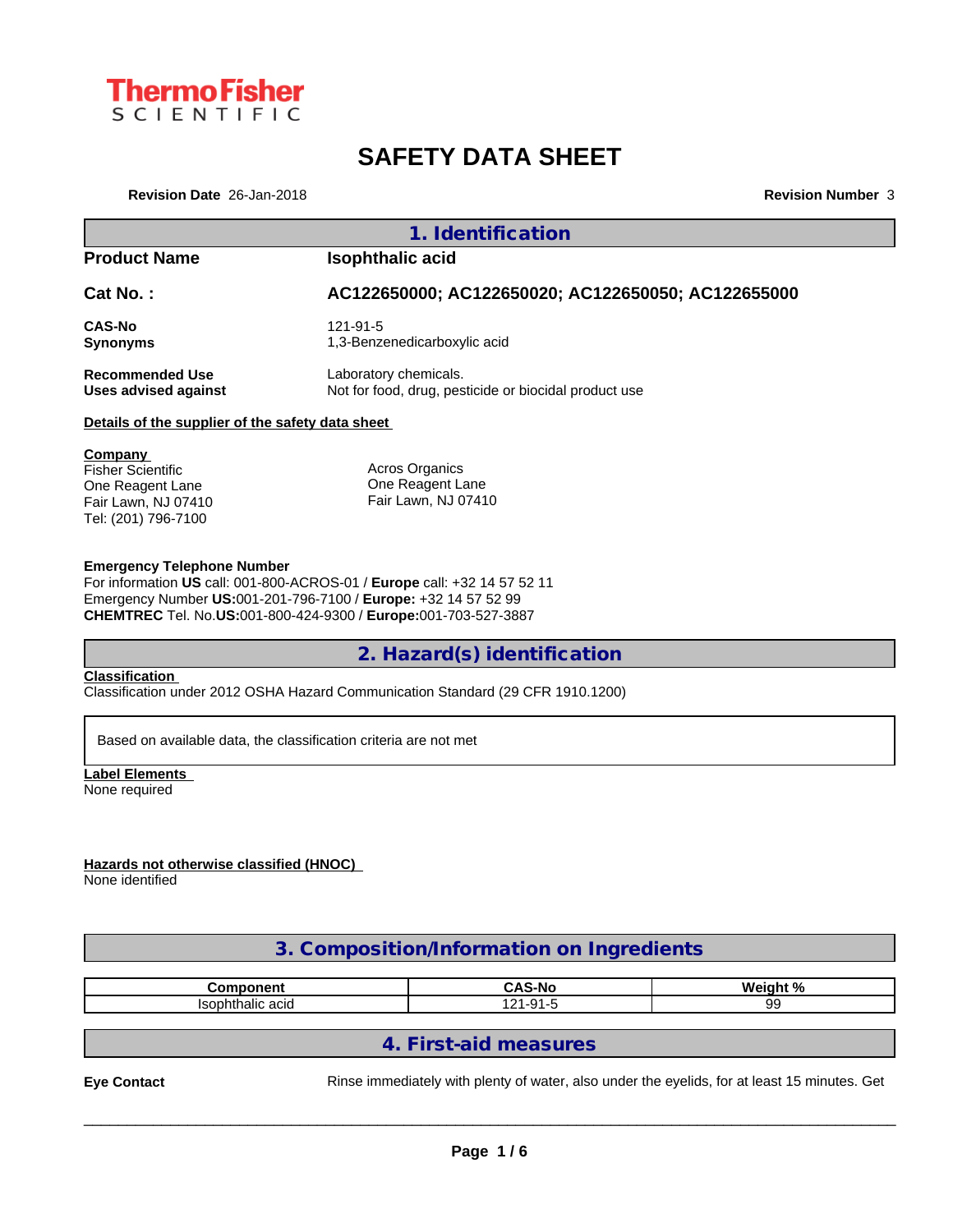| <b>Notes to Physician</b>              | Treat symptomatically                                                                                                              |
|----------------------------------------|------------------------------------------------------------------------------------------------------------------------------------|
| Most important symptoms and<br>effects | No information available.                                                                                                          |
| Ingestion                              | Clean mouth with water. Get medical attention.                                                                                     |
| <b>Inhalation</b>                      | Remove from exposure, lie down. Move to fresh air. If not breathing, give artificial<br>respiration. Obtain medical attention.     |
| <b>Skin Contact</b>                    | Wash off immediately with soap and plenty of water while removing all contaminated<br>clothes and shoes. Obtain medical attention. |
|                                        | medical attention.                                                                                                                 |

 $\_$  ,  $\_$  ,  $\_$  ,  $\_$  ,  $\_$  ,  $\_$  ,  $\_$  ,  $\_$  ,  $\_$  ,  $\_$  ,  $\_$  ,  $\_$  ,  $\_$  ,  $\_$  ,  $\_$  ,  $\_$  ,  $\_$  ,  $\_$  ,  $\_$  ,  $\_$  ,  $\_$  ,  $\_$  ,  $\_$  ,  $\_$  ,  $\_$  ,  $\_$  ,  $\_$  ,  $\_$  ,  $\_$  ,  $\_$  ,  $\_$  ,  $\_$  ,  $\_$  ,  $\_$  ,  $\_$  ,  $\_$  ,  $\_$  ,

|                                                           | 5. Fire-fighting measures                                                             |
|-----------------------------------------------------------|---------------------------------------------------------------------------------------|
| <b>Suitable Extinguishing Media</b>                       | Water spray. Carbon dioxide (CO <sub>2</sub> ). Dry chemical. alcohol-resistant foam. |
| Unsuitable Extinguishing Media                            | No information available                                                              |
| <b>Flash Point</b><br>Method -                            | No information available<br>No information available                                  |
| <b>Autoignition Temperature</b>                           | Not applicable 650 °C / 1202 °F                                                       |
| <b>Explosion Limits</b>                                   |                                                                                       |
| <b>Upper</b>                                              | No data available                                                                     |
| Lower                                                     | No data available                                                                     |
| Sensitivity to Mechanical Impact No information available |                                                                                       |
| <b>Sensitivity to Static Discharge</b>                    | No information available                                                              |
|                                                           |                                                                                       |

### **Specific Hazards Arising from the Chemical**

Keep product and empty container away from heat and sources of ignition.

### **Hazardous Combustion Products**

Thermal decomposition can lead to release of irritating gases and vapors Carbon monoxide (CO) Carbon dioxide (CO2) **Protective Equipment and Precautions for Firefighters**

As in any fire, wear self-contained breathing apparatus pressure-demand, MSHA/NIOSH (approved or equivalent) and full protective gear.

| <b>NFPA</b><br><b>Health</b>                                    | <b>Flammability</b>                                   | <b>Instability</b>                                              | <b>Physical hazards</b><br>N/A |
|-----------------------------------------------------------------|-------------------------------------------------------|-----------------------------------------------------------------|--------------------------------|
|                                                                 | 6. Accidental release measures                        |                                                                 |                                |
| <b>Personal Precautions</b><br><b>Environmental Precautions</b> | See Section 12 for additional ecological information. | Ensure adequate ventilation. Use personal protective equipment. |                                |

**Methods for Containment and Clean** Sweep up or vacuum up spillage and collect in suitable container for disposal. **Up**

|                            | 7. Handling and storage                                                                                                                         |
|----------------------------|-------------------------------------------------------------------------------------------------------------------------------------------------|
| <b>Handling</b>            | Avoid contact with skin and eyes. Do not breathe dust.                                                                                          |
| <b>Storage</b>             | Keep in a dry, cool and well-ventilated place. Keep container tightly closed.                                                                   |
|                            | 8. Exposure controls / personal protection                                                                                                      |
| <b>Exposure Guidelines</b> | This product does not contain any hazardous materials with occupational exposure<br>limitsestablished by the region specific regulatory bodies. |
|                            |                                                                                                                                                 |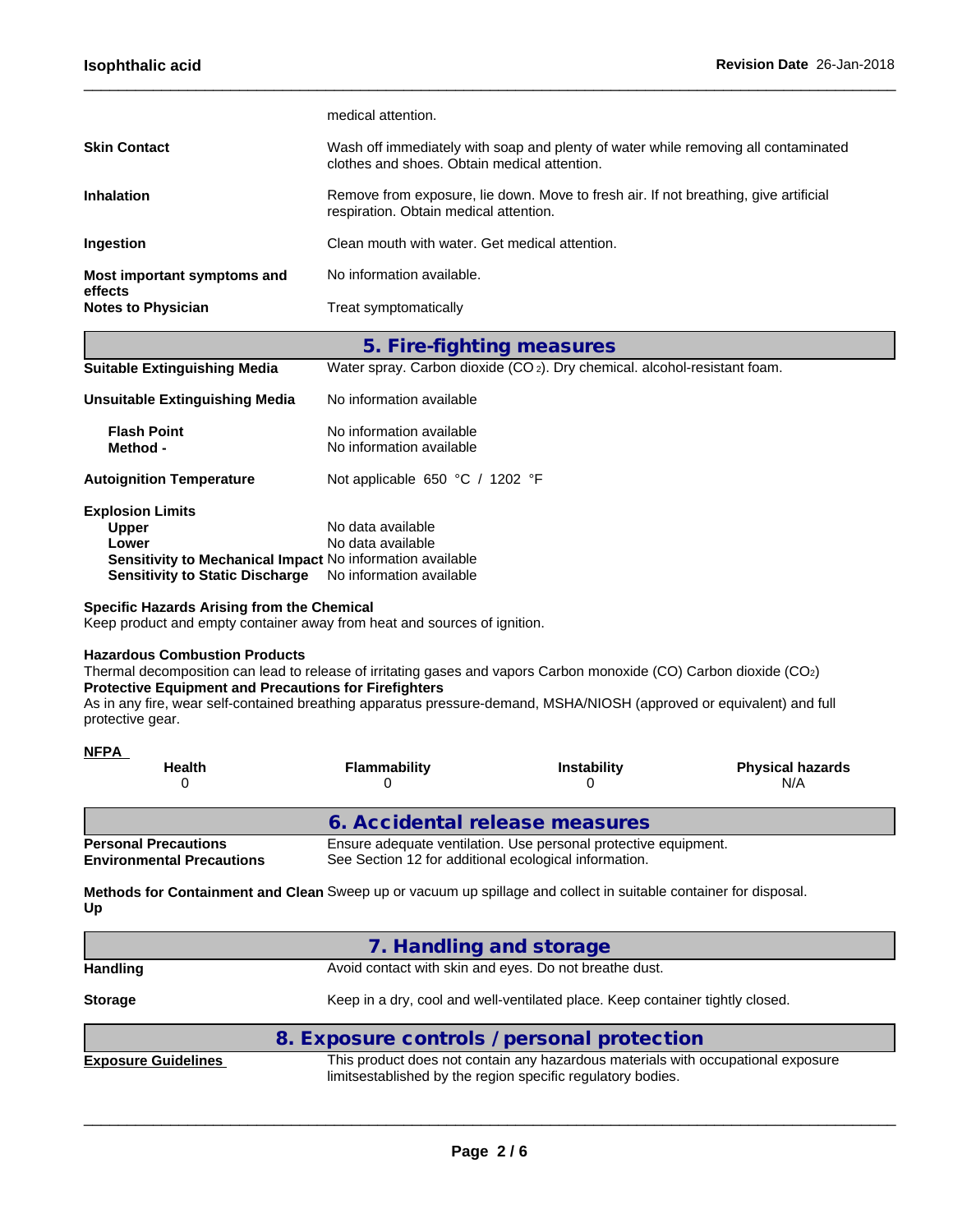п

| <b>Engineering Measures</b>          | None under normal use conditions.                                                                                                                                                 |
|--------------------------------------|-----------------------------------------------------------------------------------------------------------------------------------------------------------------------------------|
| <b>Personal Protective Equipment</b> |                                                                                                                                                                                   |
| <b>Eye/face Protection</b>           | Wear appropriate protective eyeglasses or chemical safety goggles as described by<br>OSHA's eye and face protection regulations in 29 CFR 1910.133 or European Standard<br>EN166. |
| Skin and body protection             | Wear appropriate protective gloves and clothing to prevent skin exposure.                                                                                                         |
| <b>Respiratory Protection</b>        | No protective equipment is needed under normal use conditions.                                                                                                                    |
| <b>Hygiene Measures</b>              | Handle in accordance with good industrial hygiene and safety practice.                                                                                                            |

 $\_$  ,  $\_$  ,  $\_$  ,  $\_$  ,  $\_$  ,  $\_$  ,  $\_$  ,  $\_$  ,  $\_$  ,  $\_$  ,  $\_$  ,  $\_$  ,  $\_$  ,  $\_$  ,  $\_$  ,  $\_$  ,  $\_$  ,  $\_$  ,  $\_$  ,  $\_$  ,  $\_$  ,  $\_$  ,  $\_$  ,  $\_$  ,  $\_$  ,  $\_$  ,  $\_$  ,  $\_$  ,  $\_$  ,  $\_$  ,  $\_$  ,  $\_$  ,  $\_$  ,  $\_$  ,  $\_$  ,  $\_$  ,  $\_$  ,

|                                         | 9. Physical and chemical properties |
|-----------------------------------------|-------------------------------------|
| <b>Physical State</b>                   | Powder Solid                        |
| Appearance                              | Off-white                           |
| Odor                                    | Odorless                            |
| <b>Odor Threshold</b>                   | No information available            |
| рH                                      | No information available            |
| <b>Melting Point/Range</b>              | 341 - 343 °C / 645.8 - 649.4 °F     |
| <b>Boiling Point/Range</b>              | No information available            |
| <b>Flash Point</b>                      | No information available            |
| <b>Evaporation Rate</b>                 | Not applicable                      |
| Flammability (solid,gas)                | No information available            |
| <b>Flammability or explosive limits</b> |                                     |
| <b>Upper</b>                            | No data available                   |
| Lower                                   | No data available                   |
| <b>Vapor Pressure</b>                   | No information available            |
| <b>Vapor Density</b>                    | Not applicable                      |
| <b>Specific Gravity</b>                 | No information available            |
| <b>Solubility</b>                       | No information available            |
| Partition coefficient; n-octanol/water  | No data available                   |
| <b>Autoignition Temperature</b>         | Not applicable $650 °C / 1202 °F$   |
| <b>Decomposition Temperature</b>        | No information available            |
| Viscosity                               | Not applicable                      |
| <b>Molecular Formula</b>                | C8 H <sub>6</sub> O <sub>4</sub>    |
| <b>Molecular Weight</b>                 | 166.13                              |

|                                 | 10. Stability and reactivity                                                                                                                                  |
|---------------------------------|---------------------------------------------------------------------------------------------------------------------------------------------------------------|
| <b>Reactive Hazard</b>          | None known, based on information available                                                                                                                    |
| <b>Stability</b>                | Stable under normal conditions.                                                                                                                               |
| <b>Conditions to Avoid</b>      | Incompatible products.                                                                                                                                        |
| <b>Incompatible Materials</b>   | Strong oxidizing agents, Strong bases                                                                                                                         |
|                                 | Hazardous Decomposition Products Thermal decomposition can lead to release of irritating gases and vapors, Carbon<br>monoxide $(CO)$ , Carbon dioxide $(CO2)$ |
| <b>Hazardous Polymerization</b> | No information available.                                                                                                                                     |
| <b>Hazardous Reactions</b>      | None under normal processing.                                                                                                                                 |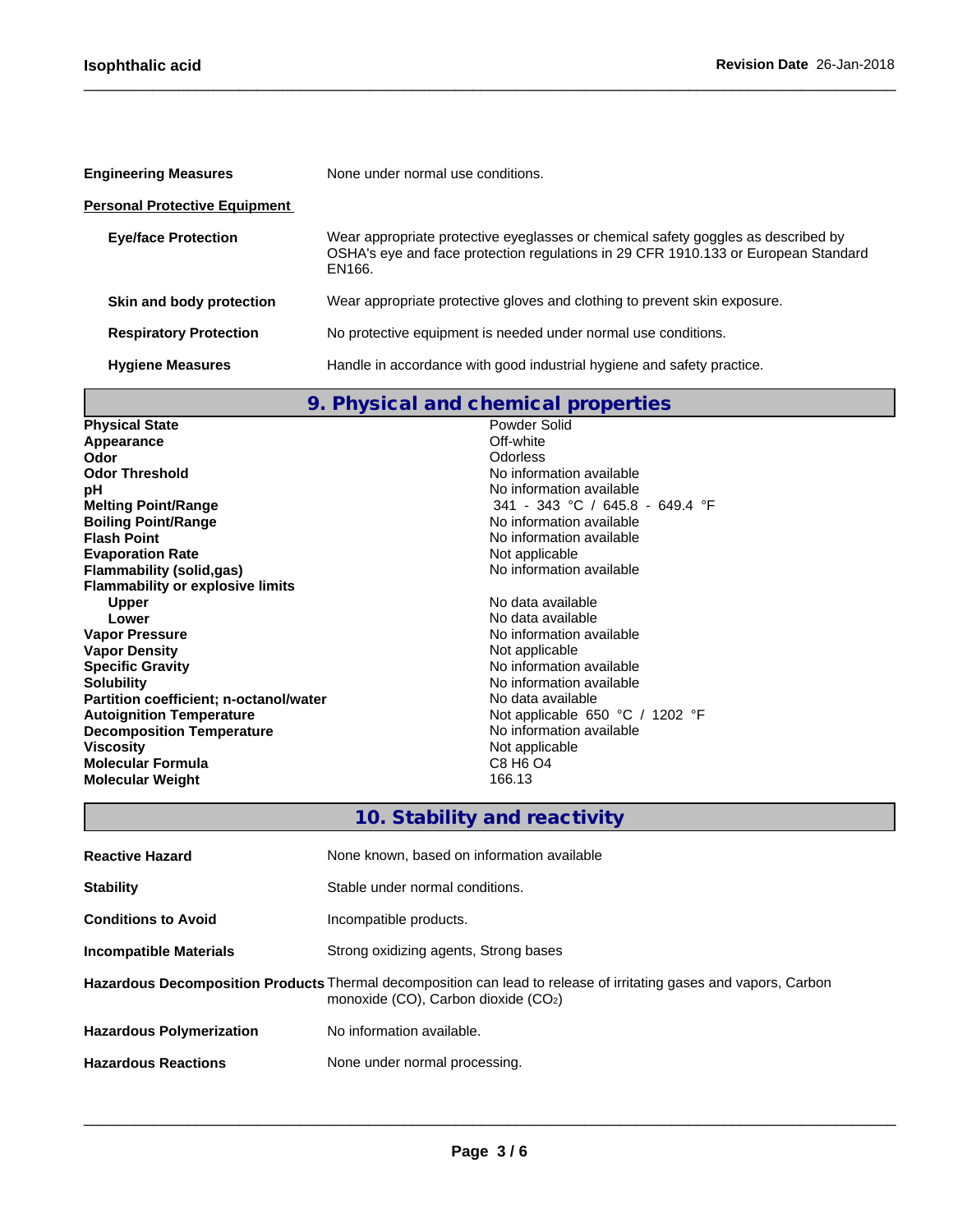# **11. Toxicological information**

 $\_$  ,  $\_$  ,  $\_$  ,  $\_$  ,  $\_$  ,  $\_$  ,  $\_$  ,  $\_$  ,  $\_$  ,  $\_$  ,  $\_$  ,  $\_$  ,  $\_$  ,  $\_$  ,  $\_$  ,  $\_$  ,  $\_$  ,  $\_$  ,  $\_$  ,  $\_$  ,  $\_$  ,  $\_$  ,  $\_$  ,  $\_$  ,  $\_$  ,  $\_$  ,  $\_$  ,  $\_$  ,  $\_$  ,  $\_$  ,  $\_$  ,  $\_$  ,  $\_$  ,  $\_$  ,  $\_$  ,  $\_$  ,  $\_$  ,

## **Acute Toxicity**

| <b>Product Information</b><br><b>Component Information</b>                                 | No acute toxicity information is available for this product |  |            |                                                                                          |             |                        |  |  |  |
|--------------------------------------------------------------------------------------------|-------------------------------------------------------------|--|------------|------------------------------------------------------------------------------------------|-------------|------------------------|--|--|--|
| <b>Component</b>                                                                           | LD50 Oral                                                   |  |            | <b>LD50 Dermal</b>                                                                       |             | <b>LC50 Inhalation</b> |  |  |  |
| Isophthalic acid                                                                           | 10400 mg/kg (Rat)                                           |  |            | > 2000 mg/kg (Rabbit)                                                                    |             | Not listed             |  |  |  |
| <b>Toxicologically Synergistic</b><br><b>Products</b>                                      | No information available                                    |  |            |                                                                                          |             |                        |  |  |  |
| Delayed and immediate effects as well as chronic effects from short and long-term exposure |                                                             |  |            |                                                                                          |             |                        |  |  |  |
| <b>Irritation</b>                                                                          | No information available                                    |  |            |                                                                                          |             |                        |  |  |  |
| <b>Sensitization</b>                                                                       | No information available                                    |  |            |                                                                                          |             |                        |  |  |  |
| Carcinogenicity                                                                            |                                                             |  |            | The table below indicates whether each agency has listed any ingredient as a carcinogen. |             |                        |  |  |  |
| <b>CAS-No</b><br>Component                                                                 | <b>IARC</b>                                                 |  | <b>NTP</b> | <b>ACGIH</b>                                                                             | <b>OSHA</b> | <b>Mexico</b>          |  |  |  |
| 121-91-5<br>Isophthalic acid                                                               | Not listed                                                  |  | Not listed | Not listed                                                                               | Not listed  | Not listed             |  |  |  |
| <b>Mutagenic Effects</b>                                                                   | No information available                                    |  |            |                                                                                          |             |                        |  |  |  |
| <b>Reproductive Effects</b>                                                                | No information available.                                   |  |            |                                                                                          |             |                        |  |  |  |
| <b>Developmental Effects</b>                                                               | No information available.                                   |  |            |                                                                                          |             |                        |  |  |  |
| <b>Teratogenicity</b>                                                                      | No information available.                                   |  |            |                                                                                          |             |                        |  |  |  |
| <b>STOT - single exposure</b><br><b>STOT - repeated exposure</b>                           | None known<br>None known                                    |  |            |                                                                                          |             |                        |  |  |  |
| <b>Aspiration hazard</b>                                                                   | No information available                                    |  |            |                                                                                          |             |                        |  |  |  |
| Symptoms / effects, both acute and No information available<br>delayed                     |                                                             |  |            |                                                                                          |             |                        |  |  |  |
| <b>Endocrine Disruptor Information</b>                                                     | No information available                                    |  |            |                                                                                          |             |                        |  |  |  |
| <b>Other Adverse Effects</b>                                                               |                                                             |  |            | The toxicological properties have not been fully investigated.                           |             |                        |  |  |  |
|                                                                                            | 12. Ecological information                                  |  |            |                                                                                          |             |                        |  |  |  |
| <b>Ecotoxicity</b><br>Do not empty into drains.                                            |                                                             |  |            |                                                                                          |             |                        |  |  |  |
| <b>Persistence and Degradability</b>                                                       | Persistence is unlikely                                     |  |            |                                                                                          |             |                        |  |  |  |
| <b>Bioaccumulation/Accumulation</b>                                                        | No information available.                                   |  |            |                                                                                          |             |                        |  |  |  |
| <b>Mobility</b>                                                                            |                                                             |  |            | . Is not likely mobile in the environment due its low water solubility.                  |             |                        |  |  |  |

| - | lo⁄<br>o۷<br>     |
|---|-------------------|
|   | $\Omega$<br><br>ـ |

# **13. Disposal considerations**

**Waste Disposal Methods** Chemical waste generators must determine whether a discarded chemical is classified as a hazardous waste. Chemical waste generators must also consult local, regional, and national hazardous waste regulations to ensure complete and accurate classification.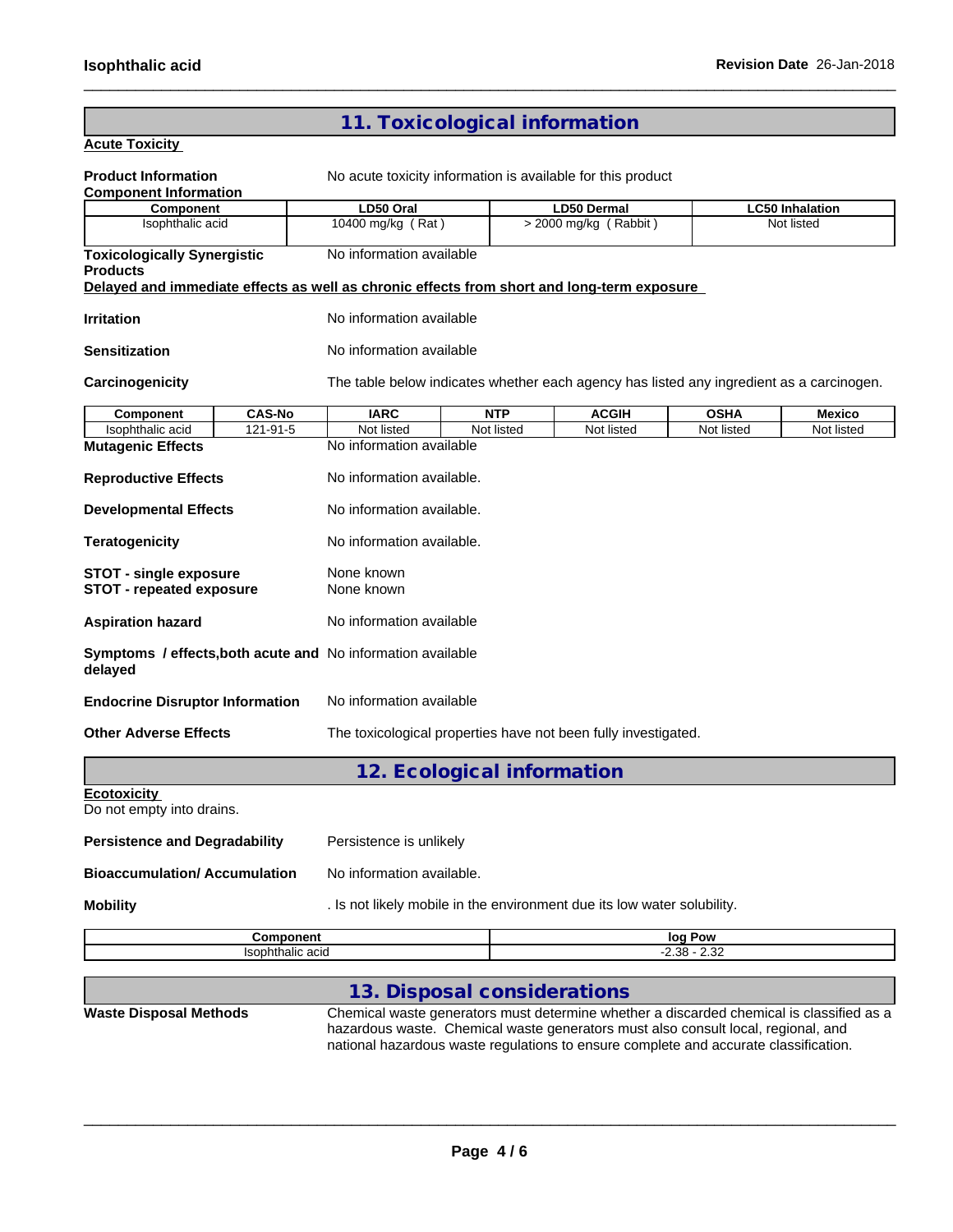|                                        | 14. Transport information  |  |
|----------------------------------------|----------------------------|--|
| DOT<br>T <u>DG</u><br>IATA<br>IMDG/IMO | Not regulated              |  |
|                                        | Not regulated              |  |
|                                        | Not regulated              |  |
|                                        | Not regulated              |  |
|                                        | 15. Regulatory information |  |

 $\_$  ,  $\_$  ,  $\_$  ,  $\_$  ,  $\_$  ,  $\_$  ,  $\_$  ,  $\_$  ,  $\_$  ,  $\_$  ,  $\_$  ,  $\_$  ,  $\_$  ,  $\_$  ,  $\_$  ,  $\_$  ,  $\_$  ,  $\_$  ,  $\_$  ,  $\_$  ,  $\_$  ,  $\_$  ,  $\_$  ,  $\_$  ,  $\_$  ,  $\_$  ,  $\_$  ,  $\_$  ,  $\_$  ,  $\_$  ,  $\_$  ,  $\_$  ,  $\_$  ,  $\_$  ,  $\_$  ,  $\_$  ,  $\_$  ,

#### **International Inventories**

| Component        | <b>TSCA</b> | <b>DSL</b> | <b>NDSL</b> | EINECS                                      | <b>ELINCS</b> | <b>NLF</b> | <b>PICCS</b> | <b>ENCS</b> | <b>AICS</b> | I E C C C<br>エヒしコし | <b>KECL</b> |
|------------------|-------------|------------|-------------|---------------------------------------------|---------------|------------|--------------|-------------|-------------|--------------------|-------------|
| Isophthalic acid |             |            |             | $-506 - 4$<br>0 <sup>0</sup><br>$LU4 - N =$ |               |            |              |             |             |                    |             |

**Legend: X - Listed**

**E - Indicates a substance that is the subject of a Section 5(e) Consent order under TSCA.**

**F - Indicates a substance that is the subject of a Section 5(f) Rule under TSCA.**

**N - Indicates a polymeric substance containing no free-radical initiator in its inventory name but is considered to cover the designated polymer made with any free-radical initiator regardless of the amount used.**

**P - Indicates a commenced PMN substance**

**R - Indicates a substance that is the subject of a Section 6 risk management rule under TSCA.**

**S - Indicates a substance that is identified in a proposed or final Significant New Use Rule**

**T - Indicates a substance that is the subject of a Section 4 test rule under TSCA.**

**XU - Indicates a substance exempt from reporting under the Inventory Update Rule, i.e. Partial Updating of the TSCA Inventory Data Base Production and Site Reports (40 CFR 710(B).**

**Y1 - Indicates an exempt polymer that has a number-average molecular weight of 1,000 or greater.**

**Y2 - Indicates an exempt polymer that is a polyester and is made only from reactants included in a specified list of low concern reactants that comprises one of the eligibility criteria for the exemption rule.**

#### **U.S. Federal Regulations**

| <b>TSCA 12(b)</b>                                                                              | Not applicable                                             |
|------------------------------------------------------------------------------------------------|------------------------------------------------------------|
| <b>SARA 313</b>                                                                                | Not applicable                                             |
| <b>SARA 311/312 Hazard Categories</b>                                                          | See section 2 for more information                         |
| <b>CWA (Clean Water Act)</b>                                                                   | Not applicable                                             |
| <b>Clean Air Act</b>                                                                           | Not applicable                                             |
| <b>OSHA</b> Occupational Safety and Health Administration<br>Not applicable                    |                                                            |
| <b>CERCLA</b>                                                                                  | Not applicable                                             |
| <b>California Proposition 65</b>                                                               | This product does not contain any Proposition 65 chemicals |
| U.S. State Right-to-Know<br><b>Regulations</b>                                                 | Not applicable                                             |
| <b>U.S. Department of Transportation</b>                                                       |                                                            |
| Reportable Quantity (RQ):<br><b>DOT Marine Pollutant</b><br><b>DOT Severe Marine Pollutant</b> | N<br>N<br>N                                                |
| <b>U.S. Department of Homeland Security</b>                                                    |                                                            |

This product does not contain any DHS chemicals.

### **Other International Regulations**

**Mexico - Grade** No information available